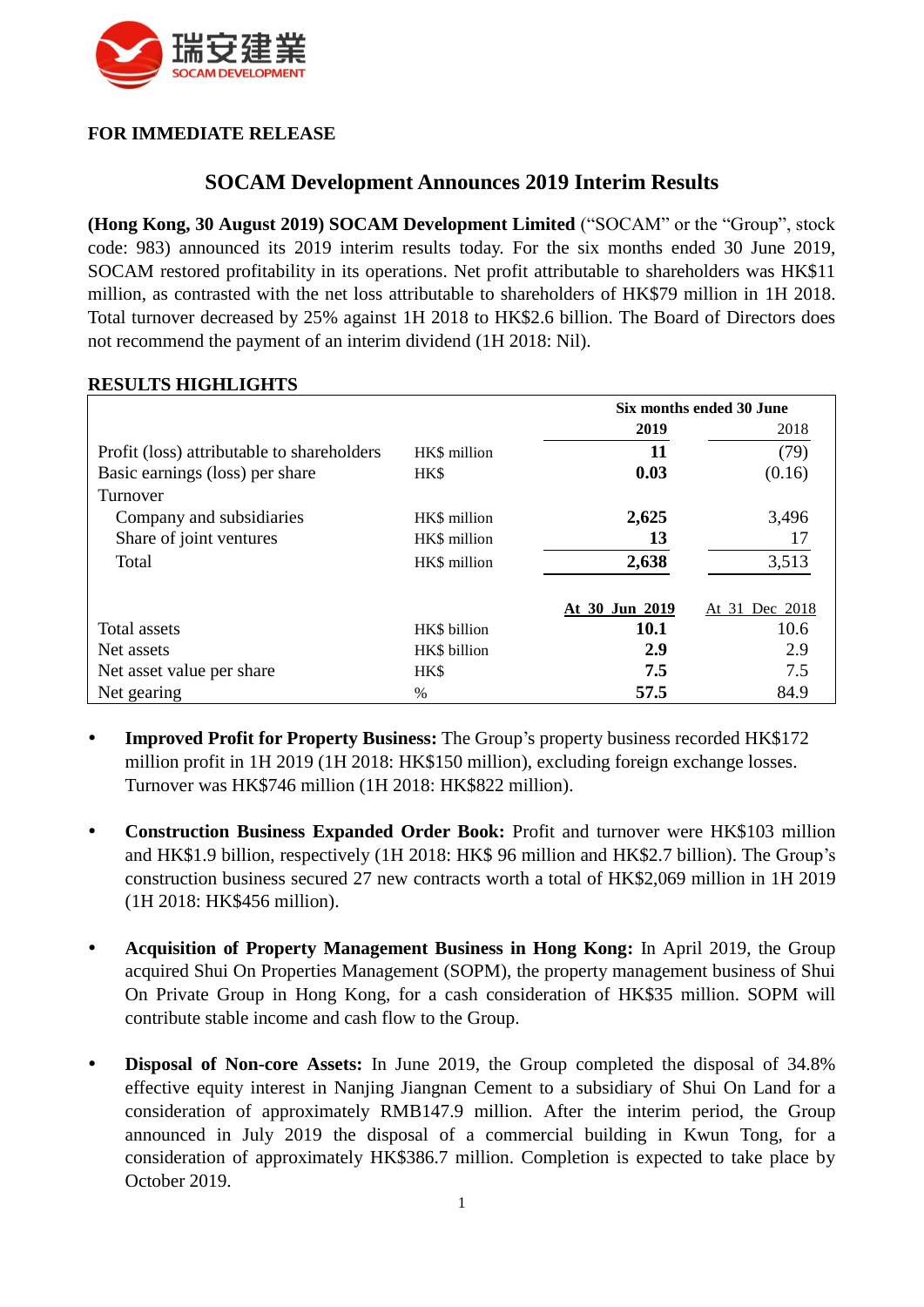

## **BUSINESS REVIEW**

### **Property – Major Sales and Higher Contribution from Rental Properties**

In 1H 2019, revenue of HK\$673 million and profit of HK\$113 million resulting from property sales were recognised (1H 2018: HK\$786 million and HK\$137 million). The Group handed over 95 villas with a total GFA of 26,970 square metres and 29 car parking spaces in Nanjing Scenic Villa, as well as three SOHO units and 424 car parking spaces at Chengdu Centropolitan. In addition, the Group contracted sales of 146 retail shops, with a total GFA of approximately 5,720 square metres in Phase 2 of Tianjin Veneto for a total sales amount of RMB193 million during the period, following the sales launch in January 2019.

The Group's retail and office properties contributed higher rental income in 1H 2019. In Mainland China, total gross rental income before deduction of applicable taxes was approximately RMB32 million (1H 2018: RMB22 million), mainly due to the leasing of the upper floors of the retail mall of Chengdu Centropolitan, as well as improved operating performance of the office and retail premises. In particular, rental income from the office tower of Chengdu Centropolitan increased by 75% in 1H 2019 over the same period in 2018. In Hong Kong, HK\$1.4 million rental income was recorded for 1H 2019.

|                        | 1H 2019                                       |                                                        | 1H 2018                                                            |                                               |                             |                                     |
|------------------------|-----------------------------------------------|--------------------------------------------------------|--------------------------------------------------------------------|-----------------------------------------------|-----------------------------|-------------------------------------|
|                        | <b>Contracted sales</b>                       |                                                        | <b>Handover</b>                                                    | <b>Contracted sales</b>                       |                             | <b>Handover</b>                     |
| Project                | <b>Contracted</b><br>amount*<br>(RMB million) | <b>GFA</b> sold<br>(sq, m.) / No. of<br>car parks sold | <b>GFA</b> delivered<br>$(sq, m.)$ / No. of car<br>parks delivered | <b>Contracted</b><br>amount*<br>(RMB million) | <b>GFA</b> sold<br>(sq. m.) | <b>GFA</b><br>delivered<br>(sq, m.) |
| Nanjing Scenic Villa   |                                               |                                                        |                                                                    |                                               |                             |                                     |
| Residential            | 245                                           | 11.960                                                 | 26,970                                                             | 208                                           | 10.760                      | 25,200                              |
| Tianjin Veneto Phase 2 |                                               |                                                        |                                                                    |                                               |                             |                                     |
| Retail                 | 193                                           | 5,720                                                  | $\overline{\phantom{0}}$                                           |                                               | $\overline{\phantom{a}}$    | ۰                                   |
| Chengdu Centropolitan  |                                               |                                                        |                                                                    |                                               |                             |                                     |
| Car parks              | 70                                            | 426 units                                              | 424 units                                                          | $\overline{\phantom{a}}$                      | $\overline{\phantom{a}}$    | $\overline{\phantom{0}}$            |
| <b>SOHO</b> Tower      |                                               |                                                        | 200                                                                | 263                                           | 17.750                      | 15.200                              |

Table 1: Major property sales by project during the period

*\* VAT inclusive*

#### Table 2: Rental income from retail and office properties in Mainland China

|                                           | Rental income before deduction of applicable taxes (RMB) |                        |           |                        |
|-------------------------------------------|----------------------------------------------------------|------------------------|-----------|------------------------|
| <b>Project</b>                            | 1H 2019                                                  | <b>Monthly average</b> | 1H 2018   | <b>Monthly average</b> |
| Chengdu Centropolitan                     |                                                          |                        |           |                        |
| $Retail^{\wedge}$                         | 5,925,000                                                | 988,000                | 3,665,000 | 610,000                |
| <i>Office</i>                             | 10,222,000                                               | 1,704,000              | 5,840,000 | 970,000                |
| <b>Chongqing Creative Concepts Center</b> |                                                          |                        |           |                        |
| Retail                                    | 3.068.000                                                | 511,000                | 2,112,000 | 350,000                |
| Shenyang Tiandi                           |                                                          |                        |           |                        |
| Retail                                    | 5,251,000                                                | 875,000                | 4,761,000 | 790,000                |
| Tianjin Veneto Phase 1                    |                                                          |                        |           |                        |
| Retail                                    | 7,584,000                                                | 1,264,000              | 5,562,000 | 930,000                |

*^ Levels 2-6 were officially opened in August 2018.*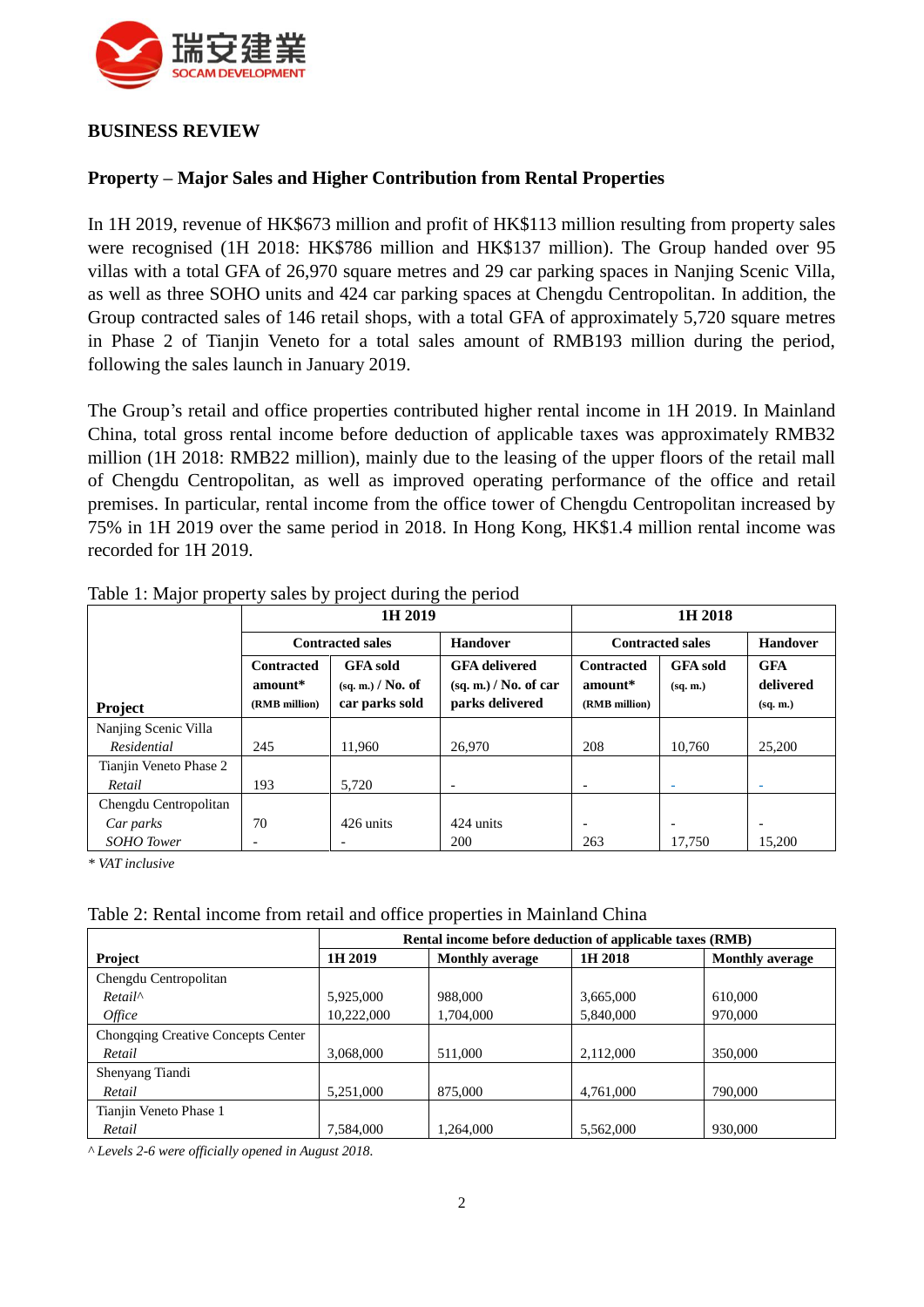

## **Construction – Higher Profit, Order Book Expanded**

Profit of SOCAM's construction business increased 7.3% to HK\$103 million in 1H 2019 (1H 2018: HK\$96 million). Turnover was HK\$1.9 billion, down from HK\$2.7 billion in 1H 2018. The gross value of contracts on-hand was HK\$15.5 billion as at 30 June 2019, with contracts to be completed of HK\$7.8 billion (as at 31 December 2018: HK\$14.1 billion and HK\$7.3 billion).

| HK\$                             | 1H 2019       | 1H 2018      |
|----------------------------------|---------------|--------------|
| New contracts awarded            | 2.069 million | 456 million  |
|                                  |               |              |
|                                  |               |              |
| HK\$                             | 30 Jun 2019   | 31 Dec 2018  |
| Gross value of contracts on hand | 15.5 billion  | 14.1 billion |

Table 3 : New contracts awarded and workload

During the period, SOCAM expanded its order book and secured 27 new construction, renovation and fit-out contracts in Hong Kong and Macau worth a total of HK\$2,069 million (1H 2018: HK\$456 million), including the construction of public housing development in Chai Wan for the Hong Kong Housing Authority.

Shui On Construction submitted tenders to the Architectural Services Department for the design and construction contracts, worth over HK\$8 billion, for the Redevelopment of Kwai Chung Hospital (Phase 2), Private Residential Care Homes for the Elderly at Kwu Tung North, and an office building for the Drainage Services Department. The award of these contracts is subject to the funding approval of the Finance Committee of the Legco, which is expected to resume meetings in October 2019. We are cautiously optimistic about our chances of securing some of these contracts.

## **OUTLOOK**

In Mainland China, ongoing control policies in the residential sector should help to keep the market stable, and robust consumer spending is expected to support retail sales. In Hong Kong, we remain confident regarding our construction business. With more than HK\$2 billion of new contracts won in the first half of 2019 and with HK\$15.5 billion gross value of contracts on hand, the Group's construction business is expected to perform well in the second half. In Macau, despite a slow-down in the economy and the gaming sector, plans already in place to refurbish hotels and restaurants will provide business opportunities for Pat Davie.

The Group will consider further acquisition and disposal opportunities as they arise. We will conduct further strata-title sales of retail and commercial units at Tianjin Veneto Phase 2 and advance the en-bloc disposal of our property assets.